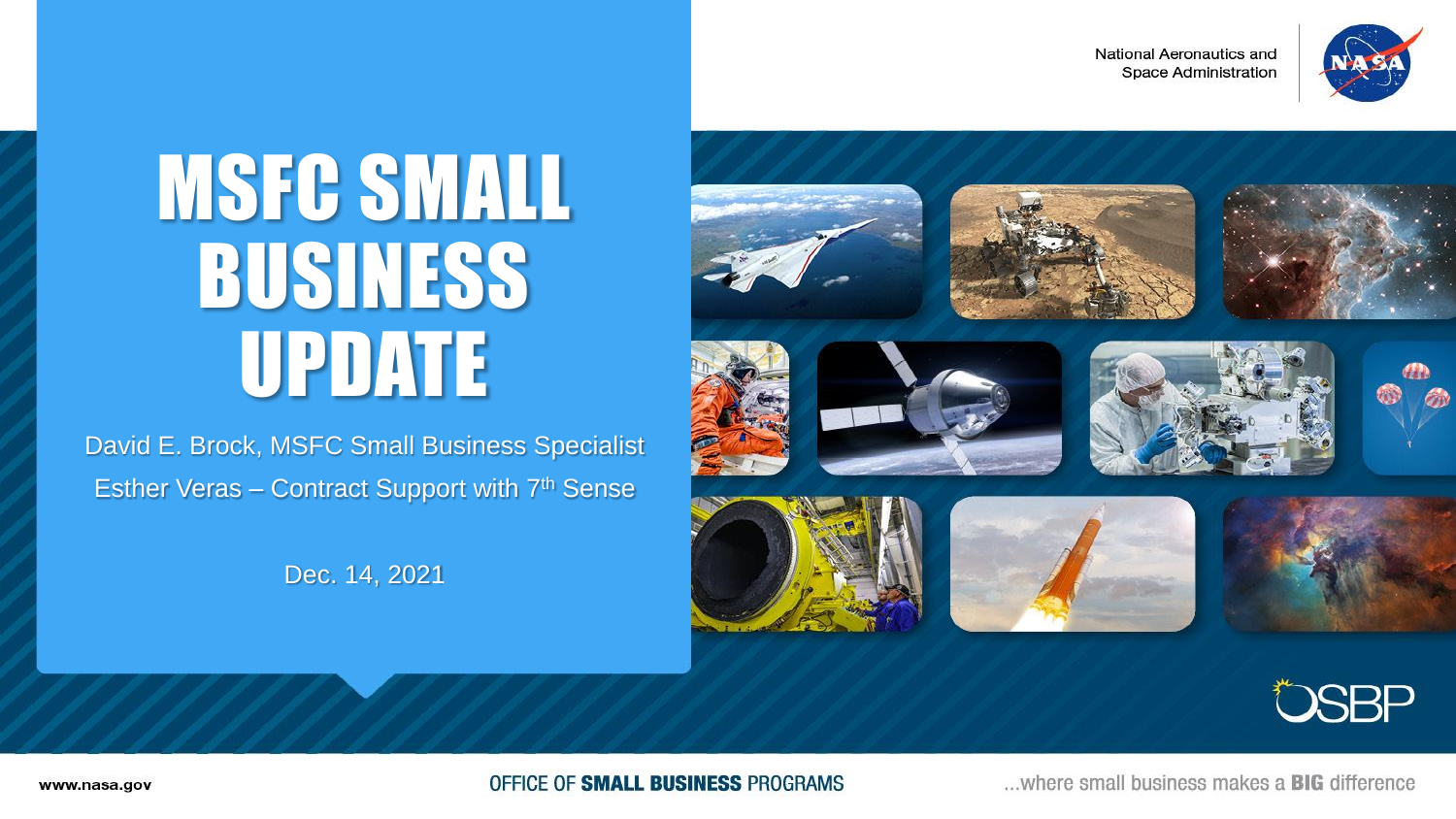#### FY21 AND BEYOND SMALL BUSINESS PROGRAM CHALLENGES

- Increase Agency's performance against direct goals in all categories, especially WOSB, HUBZone SB, and SDVO SB.
- Work with large business prime contractors to increase performance against subcontracting percentage goals, especially in the categories of HUBZone SB, SDVO SB, and HBCU/MSI.
- Minimize impact of strategic sourcing and Agency enterprise product service lines on NASA's small business contract base and small business direct dollars.

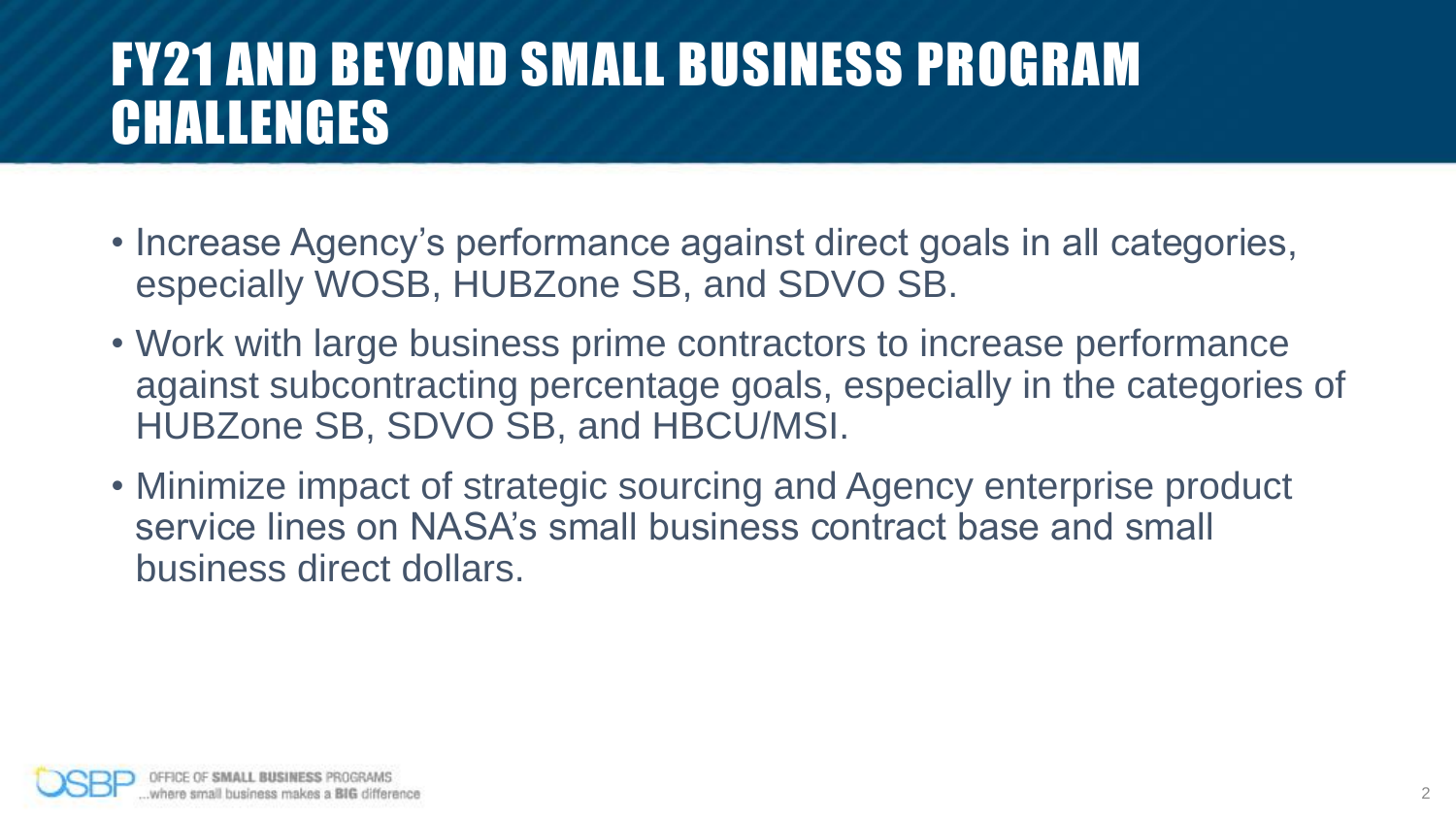#### SMALL BUSINESS PROGRAM INITIATIVES DRIVES PROGRAM SUCCESSES

- In-reach initiatives:
	- PS "Chat" sessions.
	- Procurement Small Business Action Teams.
	- SB Program briefings to MSFC organizational leadership teams.
	- MSFC Small Business Technical Coordinators (16 total).
- Outreach initiatives:
	- Marshall Small Business Alliance meetings.
	- Telecom Wednesdays.
	- Quarterly joint counseling sessions.
- Industry councils:
	- Marshall Prime Contractor Supplier Council.
	- Small Business Executive Leadership Team.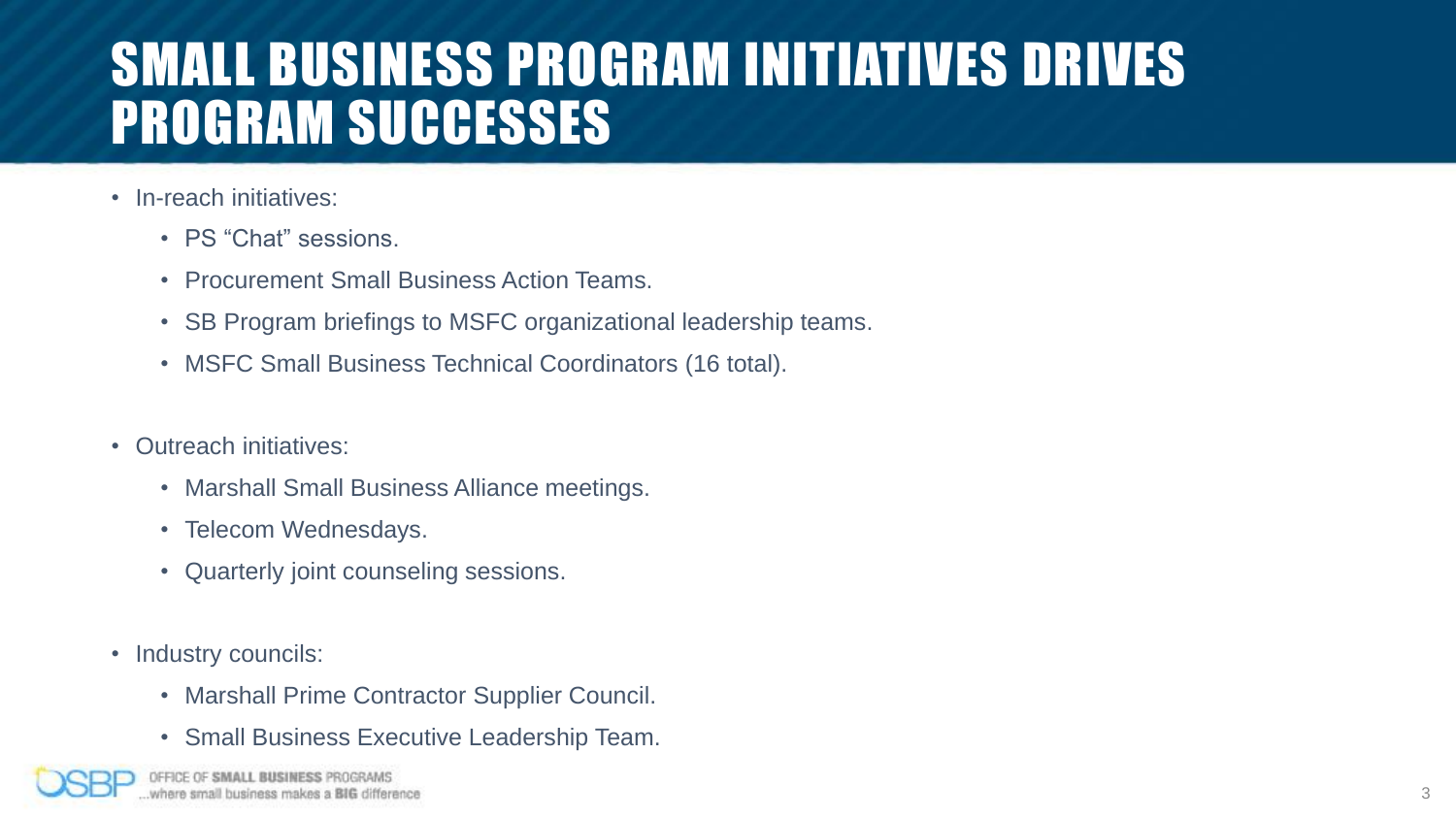#### ONGOING COLLABORATION WITH ACQUISITION AND TECHNICAL PERSONNEL

- WOSB set-aside of a construction job entitled "Revitalize Pressurants and Propellants Systems at MSFC" resulted in award to Diversified Construction of Oklahoma, a WOSB in the amount of approximately \$8 million.
- WOSB set-aside of the "Project Coordination" requirement resulted in award to Barrios Technology. This fiveyear effort has a potential value of approximately \$228 million.
- HUBZone SB set-aside of the "Centerwide Administrative Support Services" requirement resulted in award to CeleraPro, a HUBZone SB. This five-year effort has a potential value of approximately \$22 million.
- SB set-aside of the "Program Planning and Control" PSL resulted in award to MTS, a WOSB. This eight-year effort has a potential vbalue of approximately \$530 million.
- SDVO SB set-aside of a construction job entitled "Renovation of Building 4619 at MSFC" resulted in award to Birmingham Industrial, an SDVO SB in the amount of approximately \$12 million.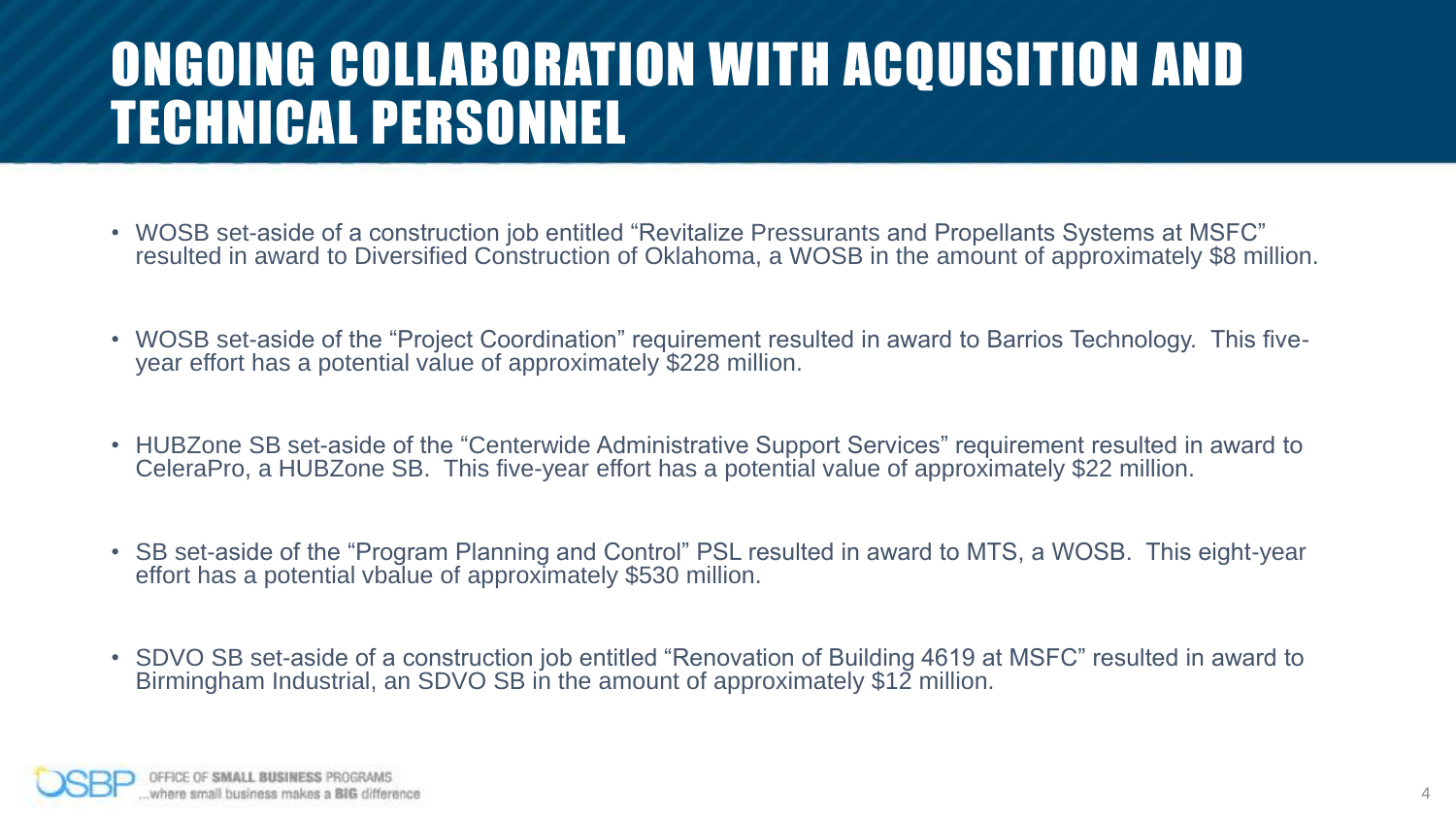#### ONGOING COLLABORATION WITH ACQUISITION AND TECHNICAL PERSONNEL (CONT.)

- SB Set-aside of a construction job entitled "Roofing Job at the Michoud Assembly Facility" resulted in award to A&H Antica, an SDB in the amount of approximately \$25 million.
- WOSB set-aside of the "Ground Systems and Independent Verification and Validation" requirement is currently in competition and will be awarded during the second quarter of FY22. This three-year effort has a potential value of approximately \$10 million.
- SB set-aside of the "NASA Financial Support Services" PSL is currently in competition and will be awarded in the third or fourth quarter of FY22. This requirement has a potential value of approximately \$250 million.
- SDVO SB set-aside of a construction job "Renovation of Buildings at MSFC" is currently in competition with award expected during the first quarter of FY22. Projected value of this requirement is approximately \$13 million.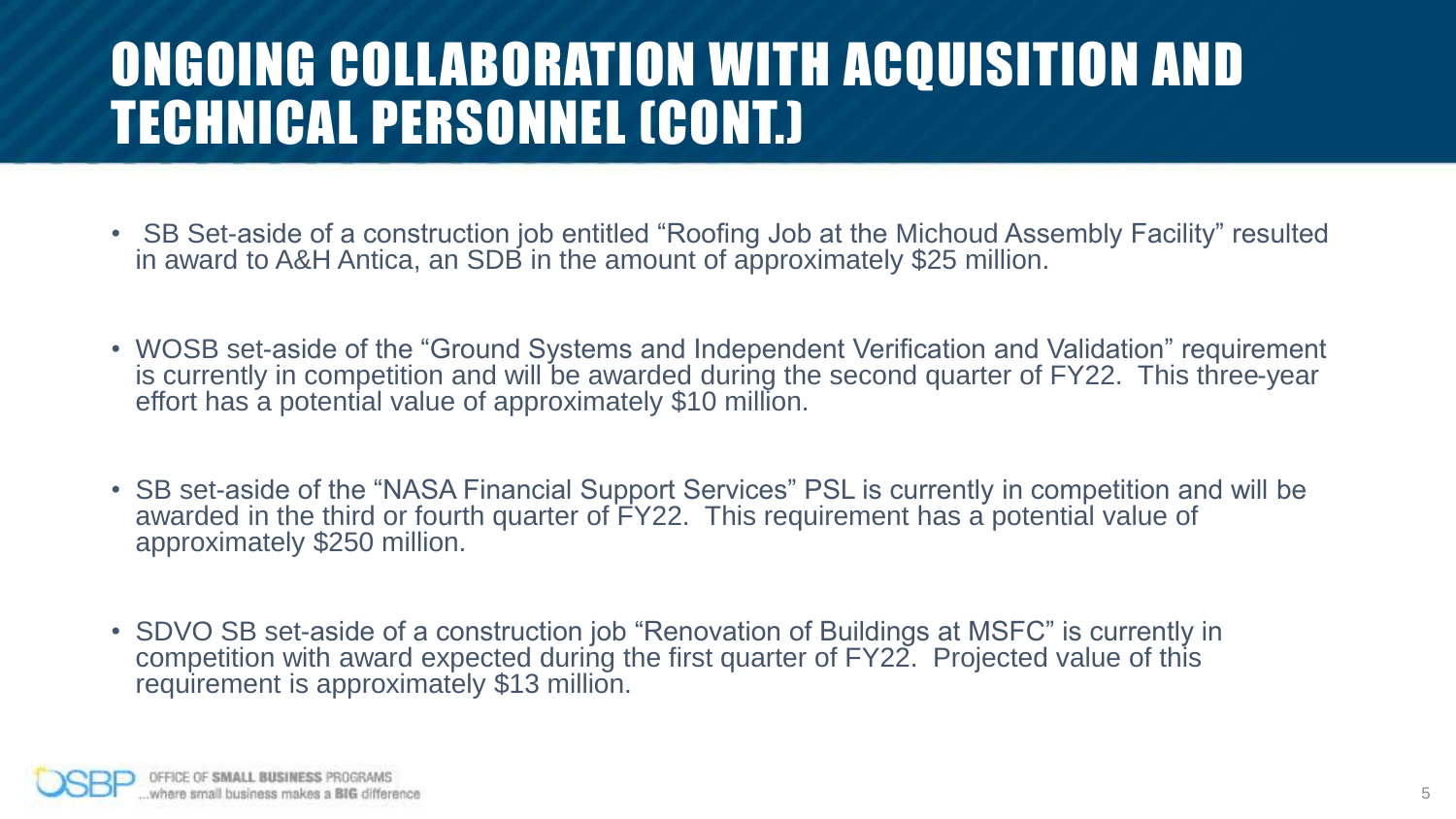# METRICS (THROUGH NOVEMBER 30, 2021)

| <b>CATEGORIES</b> | <b>GOVT. % GOALS</b> | <b>NASA %</b><br><b>GOALS</b> | <b>NASA \$</b><br><b>ACHIEVED</b> | <b>NASA %</b><br><b>ACHIEVED</b> | <b>MSFC %</b><br><b>GOALS</b> | <b>MSFC \$</b><br><b>ACHIEVED</b> | <b>MSFC %</b><br><b>ACHIEVED</b> | $%$ OF<br><b>AGENCY</b> |
|-------------------|----------------------|-------------------------------|-----------------------------------|----------------------------------|-------------------------------|-----------------------------------|----------------------------------|-------------------------|
|                   |                      |                               |                                   |                                  |                               |                                   |                                  |                         |
| PROC. \$          |                      |                               | \$2,919.9M                        |                                  |                               | \$593.5M                          |                                  | 20.3%                   |
|                   |                      |                               |                                   |                                  |                               |                                   |                                  |                         |
| <b>SB</b>         | 23.0%                | 15.75%                        | \$325.7M                          | 11.2%                            | 8.0%                          | \$36.0M                           | 6.1%                             | 11.1%                   |
|                   |                      |                               |                                   |                                  |                               |                                   |                                  |                         |
| <b>SDB</b>        | 5.0%                 | 5.0%                          | \$181.9M                          | 6.2%                             | 3.9%                          | \$15.6M                           | 2.6%                             | 8.6%                    |
|                   |                      |                               |                                   |                                  |                               |                                   |                                  |                         |
| <b>HUBZone</b>    | 3.0%                 | 3.0%                          | \$16.1M                           | 0.6%                             | 0.5%                          | \$2.7M                            | 0.5%                             | 16.8%                   |
|                   |                      |                               |                                   |                                  |                               |                                   |                                  |                         |
| <b>WOSB</b>       | 5.0%                 | 5.0%                          | \$122.1M                          | 4.2%                             | 2.8%                          | \$16.3M                           | 2.7%                             | 13.3%                   |
|                   |                      |                               |                                   |                                  |                               |                                   |                                  |                         |
| SDVO SB           | 3.0%                 | 3.0%                          | \$24.9M                           | 0.9%                             | 1.0%                          | \$7.6M                            | 1.3%                             | 31.0%                   |

*Data generated on December 7, 2021*

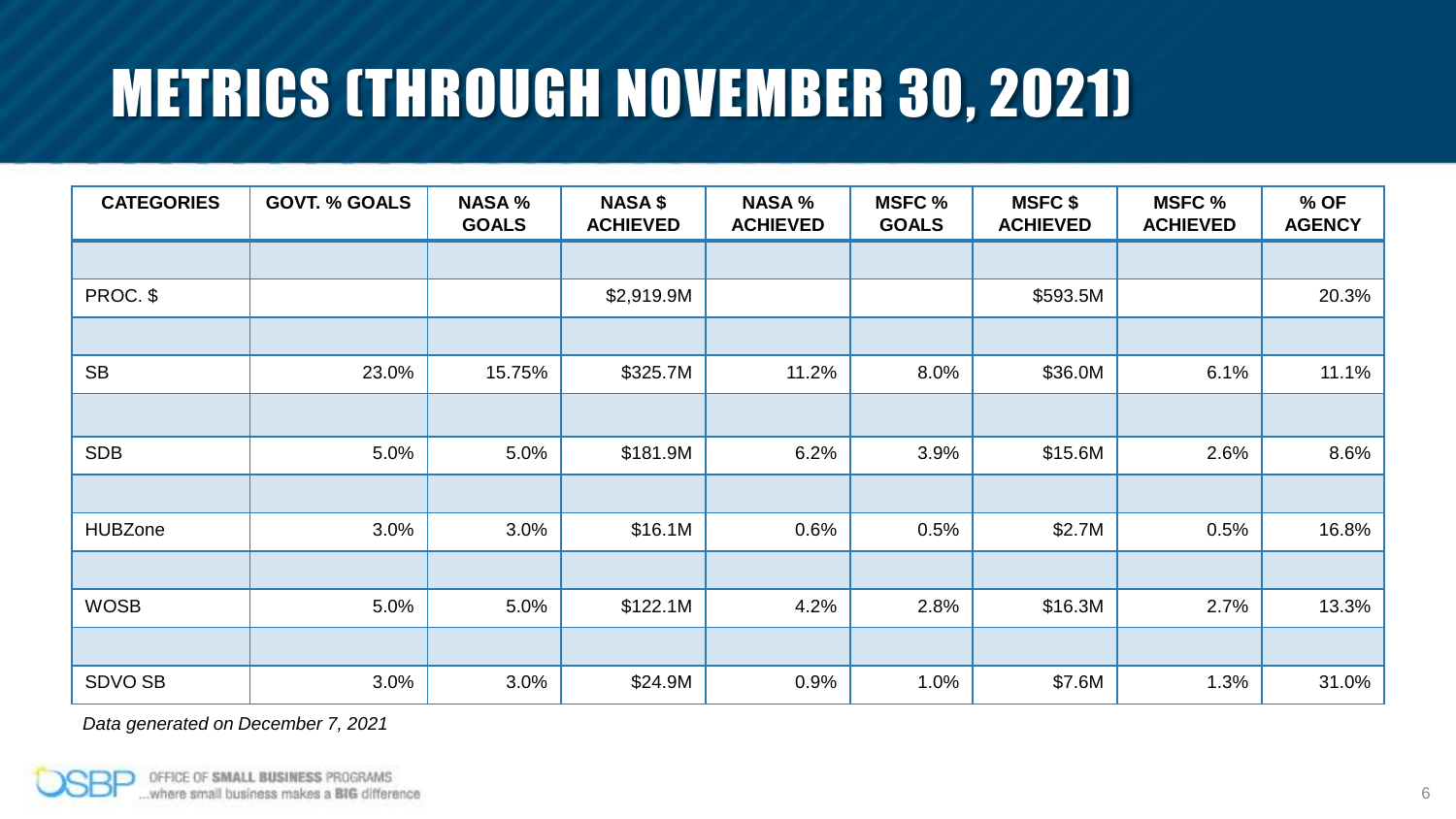# IN OR NEARING COMPETITION

| <b>TITLE</b>                                                         | <b>INCUMBENT(S)</b>                               | <b>PREVIOUS COMPETITION</b> | <b>CURRENT</b><br><b>COMPETITION</b>          |
|----------------------------------------------------------------------|---------------------------------------------------|-----------------------------|-----------------------------------------------|
| <b>CPSS Configuration &amp; Data</b><br>Management                   | <b>Victory Solutions</b>                          | SB set-aside                | <b>SDVO SB set-aside</b>                      |
| <b>Facility Engineering Design and</b><br><b>Inspection Services</b> | <b>Accura Rosser JV</b>                           | 8(a) set-aside              | 8(a) set-aside                                |
| <b>Ground Systems Engineering</b><br><b>IV&amp;V</b>                 | Work under HOSC contract                          | New requirement             | <b>WOSB set-aside under GSA</b><br><b>PES</b> |
| <b>Human Landing System</b><br><b>NextStep Risk Reduction</b>        | New requirement                                   | New requirement             | Full and open                                 |
| Mars Ascent Vehicle Integrated<br><b>Services</b>                    | New requirement                                   | New requirement             | Full and open                                 |
| <b>Marshall Engineering Technician</b><br>and Trade Support Services | Aerie Aerospace                                   | 8(a) set-aside              | 8(a) set-aside                                |
| <b>Marshall Operation Systems,</b><br>Services, and Integration      | <b>Combining HOSC &amp; MO&amp;I</b><br>Contracts | New requirement             | Full and open                                 |

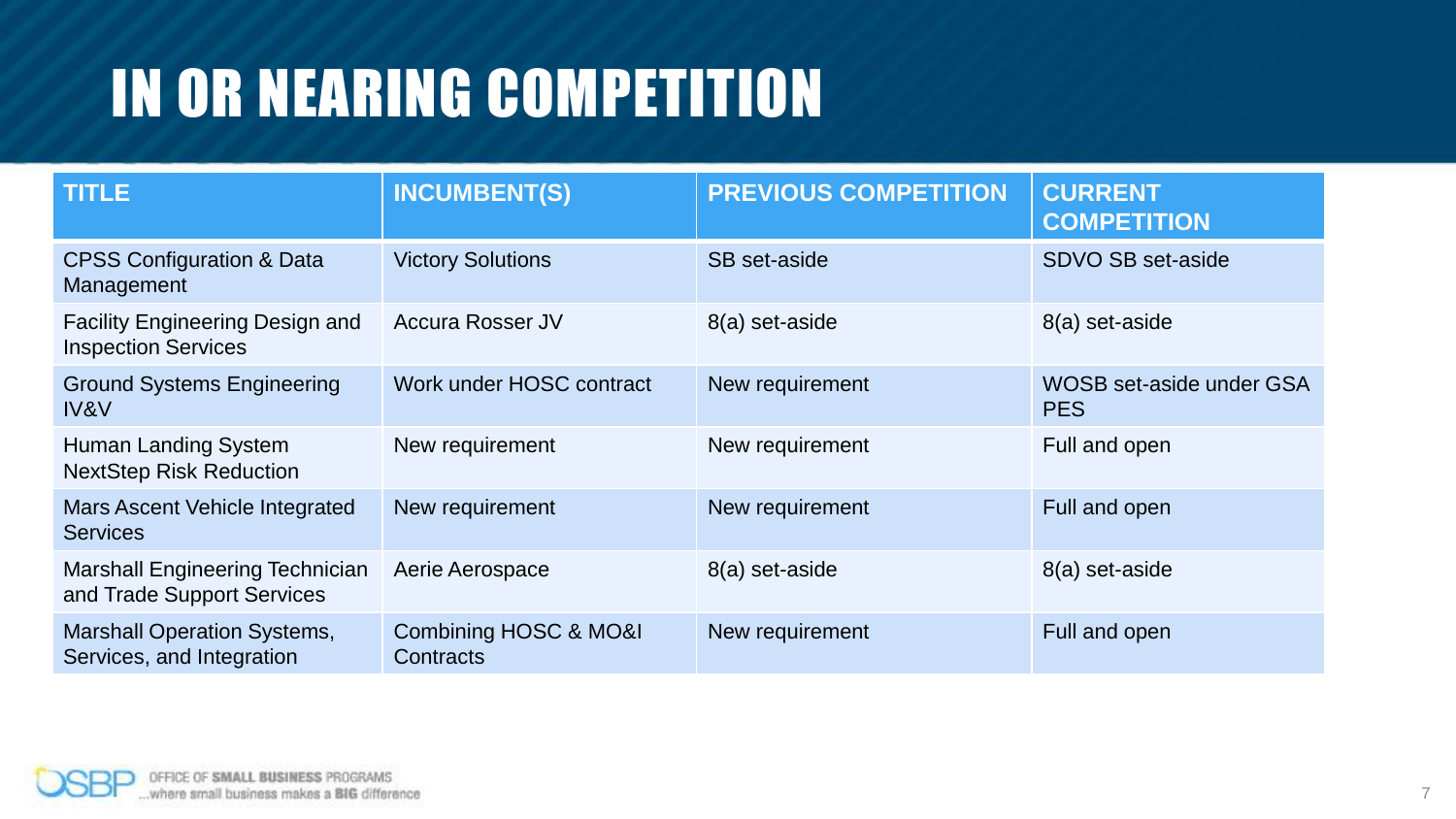#### MSFC PRODUCT SERVICE LINES (PSL)

| <b>PSL</b>                                              | <b>COMPETITION</b>             |
|---------------------------------------------------------|--------------------------------|
| <b>Agency Logistics Support Services</b>                | <b>TBD</b>                     |
| <b>Consolidated Agency Technology Transfer Services</b> | Set-aside (set-aside type TBD) |
| <b>NASA Financial Support Services</b>                  | SB set-asidesingle award       |
| <b>Program Planning and Control</b>                     | SB set-asidesingle award       |

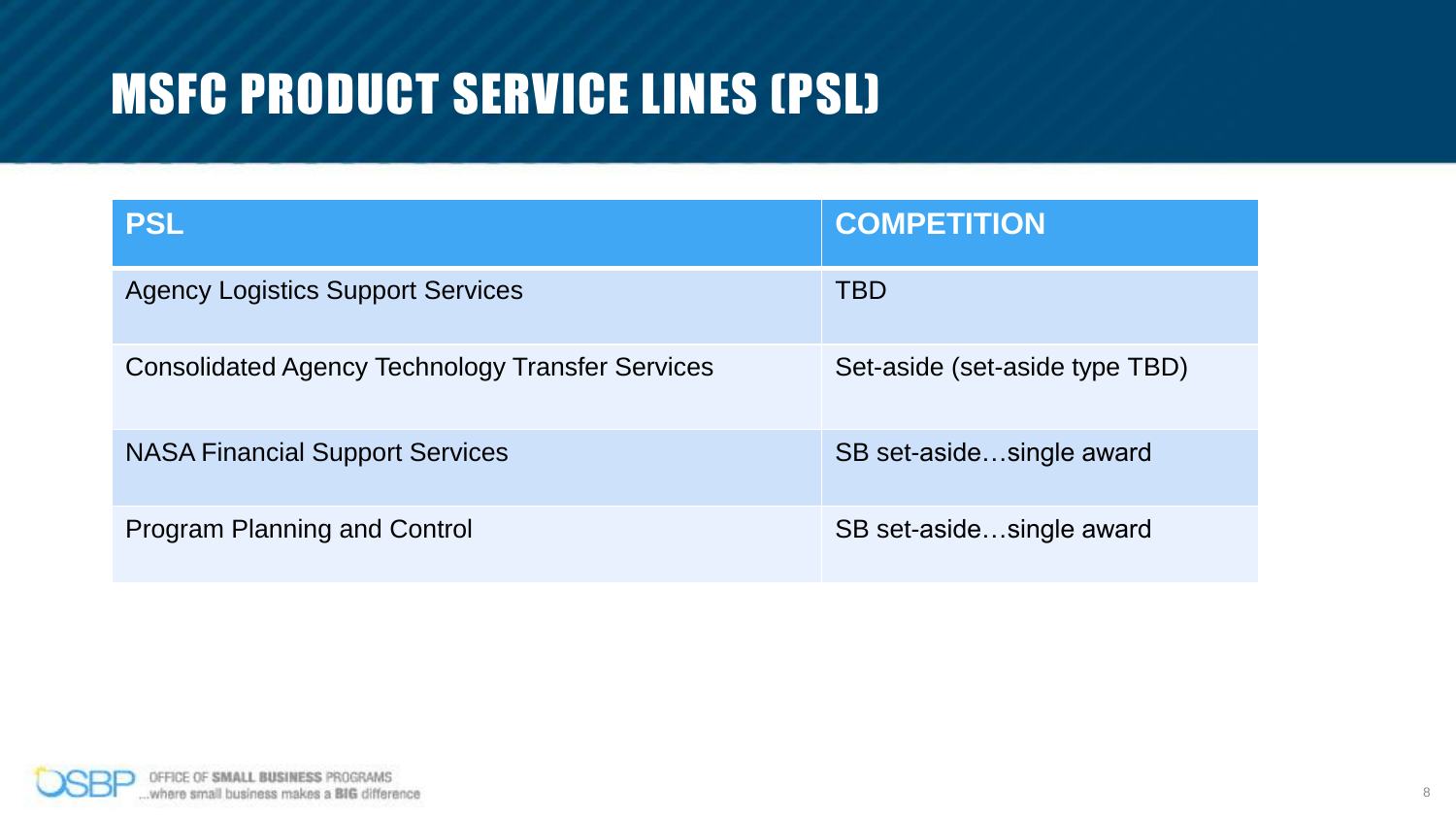#### BUNDLING AND CONSOLIDATIONS

| <b>SITUATION</b>                                                      | <b>BUNDLING</b> | <b>CONSOLIDATION</b> |
|-----------------------------------------------------------------------|-----------------|----------------------|
| Two SB contracts combined into one SB contract                        | <b>No</b>       | Yes                  |
| Two LB contracts combined into one LB contract                        | N <sub>o</sub>  | <b>Yes</b>           |
| One SB contract combined with one LB contract into<br>one LB contract | Yes             | No.                  |
| Two SB contracts combined into one LB contract                        | Yes             | No                   |

Note: All justifications for bundling and consolidation actions must be coordinated with the NASA Office of Small Business Program.

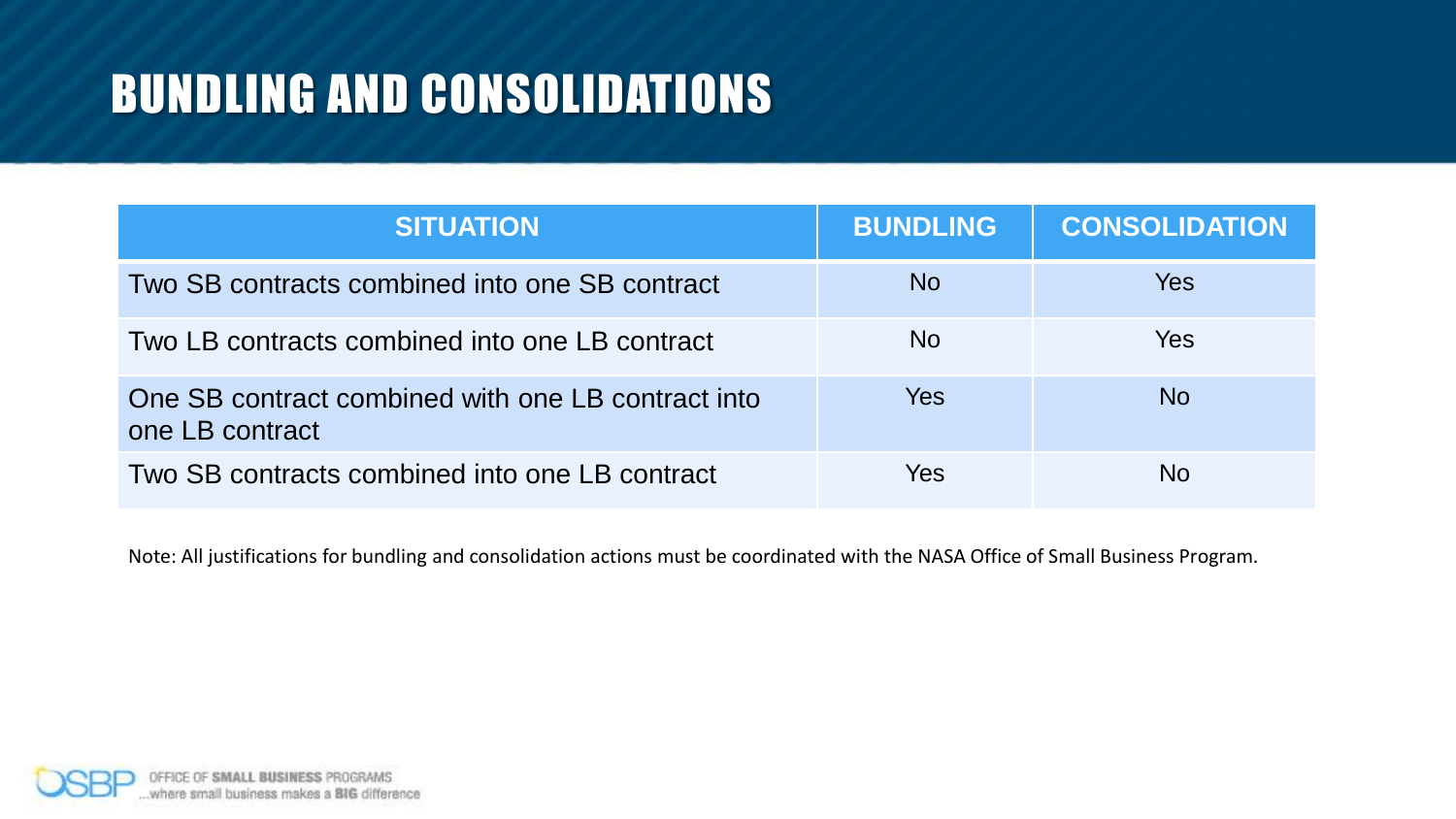#### PROPOSED INCREASES IN THE GOVERNMENTWIDE SB AND SDB GOALS

| CATEGORY CURRENT |     | <b>FY22</b> | <b>FY23</b> | <b>FY24</b> | <b>FY25</b> | <b>FY26</b> |
|------------------|-----|-------------|-------------|-------------|-------------|-------------|
|                  |     |             |             |             |             |             |
| <b>SB</b>        | 23% | 25%         | 25%         | 25%         | 25%         | 25%         |
|                  |     |             |             |             |             |             |
| <b>SDB</b>       | 5%  | 11%         | 12%         | 13%         | 14%         | 15%         |

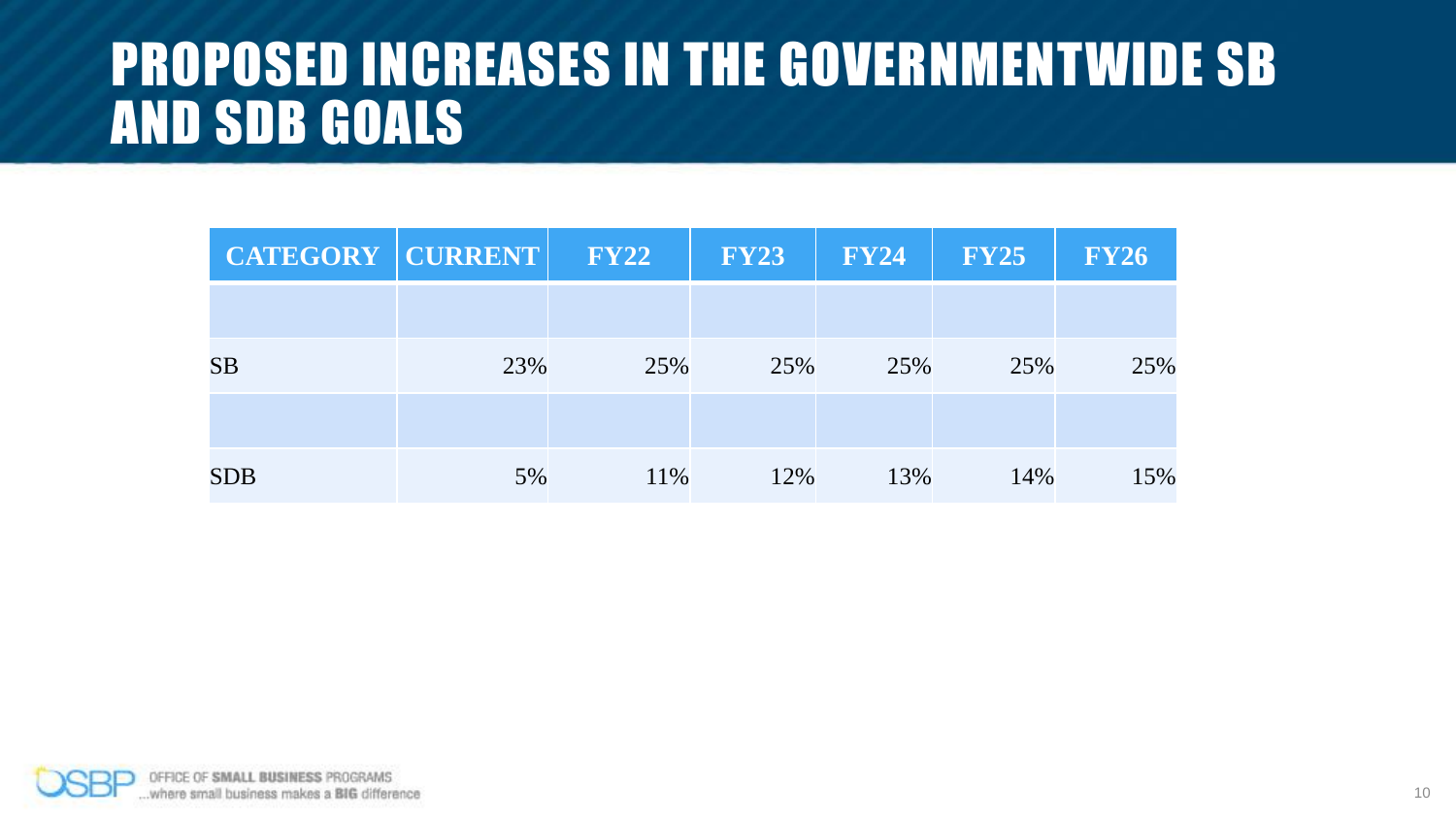### ACTIVE MPAS

| <b>NASA</b><br><b>Center</b> | <b>Mentor</b>                       | Protégé                                              | <b>Protégé's SB</b><br><b>Classification(s)</b> | <b>Contract No.</b> | <b>MPA</b><br><b>Duration</b> | <b>End Date</b> |
|------------------------------|-------------------------------------|------------------------------------------------------|-------------------------------------------------|---------------------|-------------------------------|-----------------|
| *KSC                         | Jones Edmunds<br>& Associates, Inc. | Drummond Carpenter,<br><b>PLLC</b>                   | <b>SDVOSB</b>                                   | 80KSC020D0018       | 24 Months                     | 03/28/2023      |
| *LaRC                        | Jacobs<br>Technology, Inc.          | <b>Analytical Services &amp;</b><br>Materials (AS&M) | <b>EDWOSB</b>                                   | NNL13AA14C          | 36 Months                     | 01/24/2024      |
| *MSFC                        | Jacobs                              | <b>JBS Solutions, Inc.</b>                           | HUBZone certified,<br>SDB, WOSB                 | 80MSFC18C0011       | 24 Months                     | 04/22/2022      |
| *MSFC                        | The Boeing Co.                      | <b>Southern University</b>                           | <b>HBCU</b>                                     | NNM07AB03C          | 24 Months                     | 06/22/2022      |
| *NSSC                        | Leidos                              | <b>Sure Secure Solutions,</b><br><b>LLC</b>          | <b>EDWOSB</b>                                   | 80NSSC19D0001       | 24 Months                     | 06/30/2022      |

*\*MPAs approved since March 1, 2020*

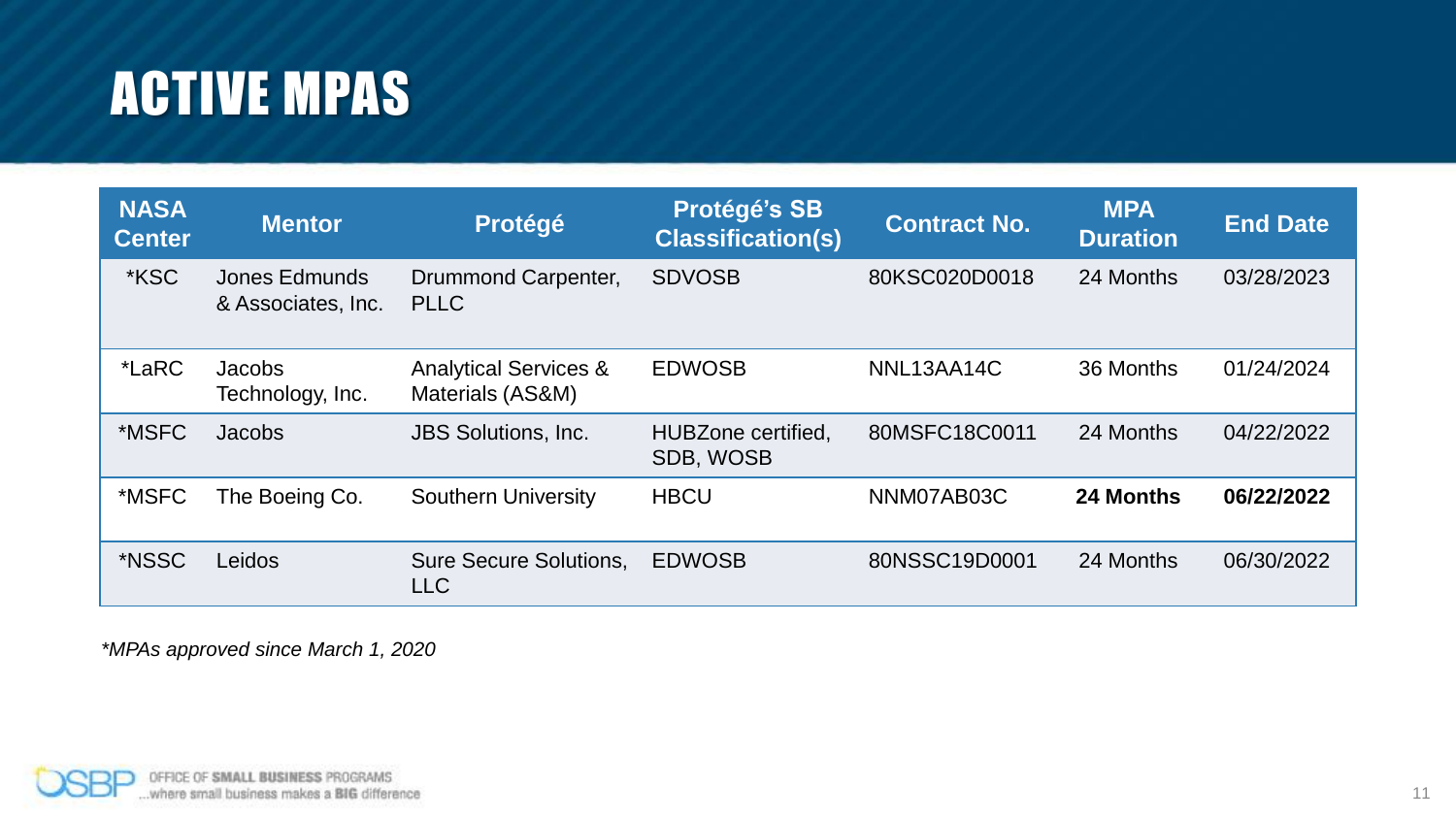## INCOMING AGREEMENTS

| <b>NASA</b><br>Center <sup>1</sup> | <b>Mentor</b>                              | <b>Protégé</b>                                    | <b>Contract No.</b> | Protégé<br><b>Classification</b> | <b>POP Months</b> | <b>Status</b>                                   |
|------------------------------------|--------------------------------------------|---------------------------------------------------|---------------------|----------------------------------|-------------------|-------------------------------------------------|
| <b>GSFC</b>                        | KBR, Inc.                                  | <b>SPACENAV, LLC</b>                              | NNG17HP02C          | <b>HUBZone-certified</b>         | 12 Months         | At GSFC/In Review                               |
| <b>GSFC</b>                        | Northrop<br>Grumman<br>Corporation         | University of Maryland<br>Eastern Shore<br>(UMES) | 80GSFC19C0060       | <b>HBCU</b>                      | 36 Months         | At GSFC/In Review                               |
| <b>GSFC</b>                        | Peraton                                    | <b>KIRA Aerospace, LLC</b>                        | 80GSFC19C0060       | SDB, Native Indian               | 24 Months         | At GSFC/On hold for<br><b>Contract Novation</b> |
| <b>GSFC</b>                        | Peraton                                    | Metis Technology<br>Solutions, Inc.               | 80GSFC19C0063       | <b>WOSB</b>                      | 30 Months         | At GSFC/In Review                               |
| <b>JSC</b>                         | <b>Jacobs</b>                              | <b>McLaurin Aerospace</b>                         | NNJ13HA01C          | WOSB, HUBZone-<br>certified      | 36 Months         | Mentor submitting to<br><b>JSC</b> soon         |
| <b>MSFC</b>                        | <b>Jacobs</b>                              | K S Ware &<br>Associates, LLC                     | 80MSFC19D0021       | <b>WOSB</b>                      | <b>TBD</b>        | Mentor submitting to<br>MSFC soon               |
| <b>MSFC</b>                        | Northrop<br>Grumman<br><b>Space Sector</b> | Florida A&M<br><b>University</b>                  | NNM07AA75C          | <b>HBCU</b>                      | <b>TBD</b>        | Mentor submitting to<br><b>MSFC</b> soon        |

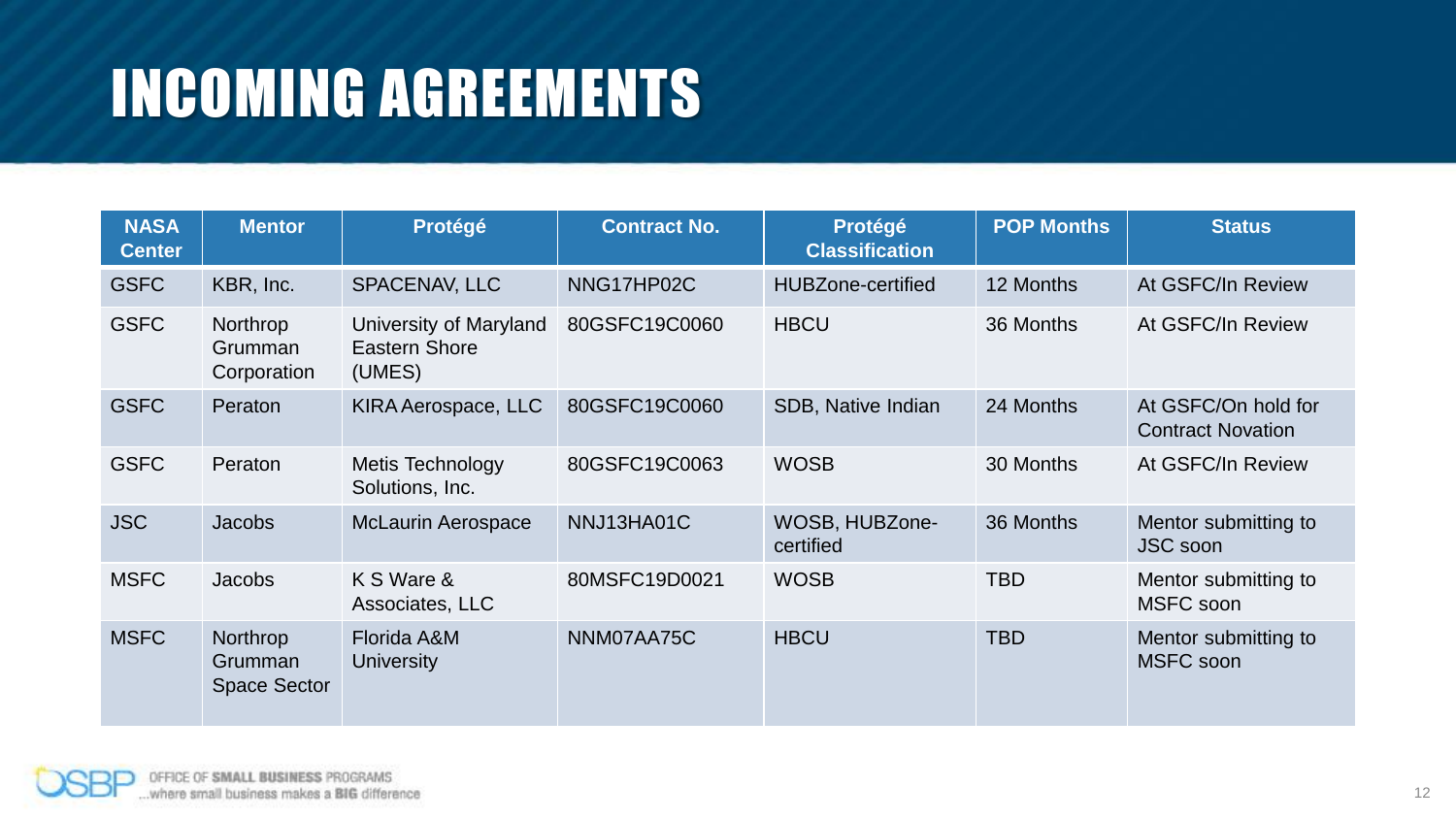### NEW: JOINT COUNSELING INITIATIVE FOR HBCU/MSI

- Starting 2<sup>nd</sup> Qtr. Of FY22
- 2 Sessions per quarter.
- Inviting 4-5 HBCUs/MSIs to showcase their College/University Capabilities and Top Programs.
- Audience:
	- MSFC Small Business Technical Coordinators.
	- Marshall Prime Contractor Supplier Council and Small Business Executive Leadership Team members.
	- Local HUBZone Companies interested in partnering up with HBCUs/MSIs.
	- Members of the Procurement Small Business Action Team.
	- MSFC Small Business Technical Advisor.